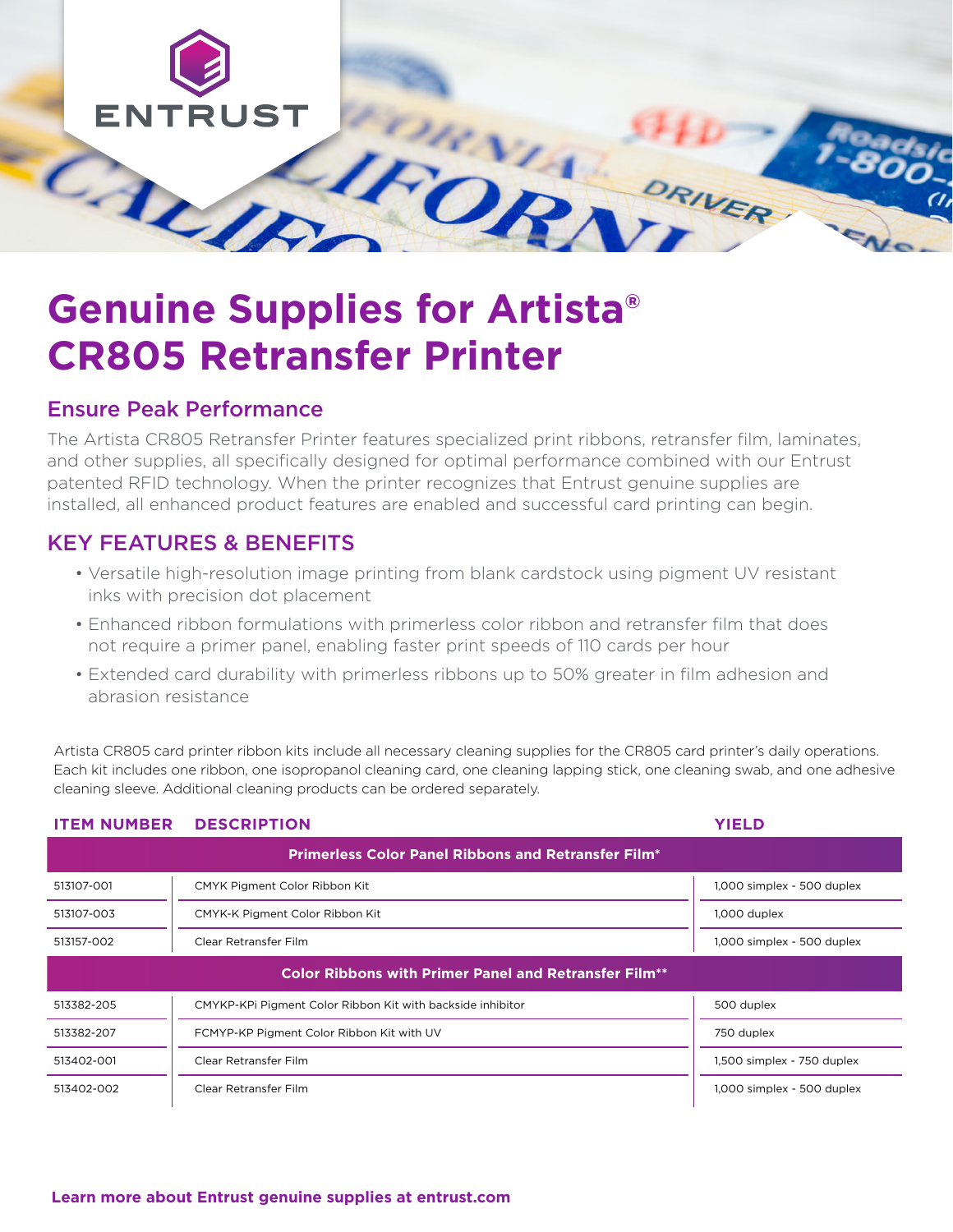**ITEM NUMBER DESCRIPTION** 

| <b>Cleaning Supplies</b>                                  |                                                                                                                                                   |       |  |  |
|-----------------------------------------------------------|---------------------------------------------------------------------------------------------------------------------------------------------------|-------|--|--|
| 524554-001                                                | Retransfer Cleaning Kit (includes cleaning sleeves, swabs, isopropanol cards,<br>adhesive cards, lapping sticks, and gloves).                     | N/A   |  |  |
| 552141-002                                                | Cleaning Cards (10) per pack. Double-sided isopropyl coated for cleaning debris<br>from card track & transport rollers                            | N/A   |  |  |
| 569946-002                                                | Cleaning Roller Sleeves, (5) sleeves per Pack (Adhesive coated sleeve/roller for<br>continuous card cleaning                                      | N/A   |  |  |
| 507377-001                                                | Cleaning Swab (5 pack) (Isopropanol saturated cleaning swabs for cleaning debris<br>& dust from printheads & hard to reach internal printer areas | N/A   |  |  |
| 812335-001                                                | Card Inspection Gloves (pack of 12)                                                                                                               | N/A   |  |  |
| 812526-001                                                | Cleaning Swab, dry                                                                                                                                | N/A   |  |  |
| 510108-001                                                | <b>Cleaning Lapping Stick</b>                                                                                                                     | N/A   |  |  |
| 529147-001                                                | Printhead Cleaning Support Guide (tool)                                                                                                           | N/A   |  |  |
| <b>Optional Inline Lamination Module Supplies</b>         |                                                                                                                                                   |       |  |  |
| 514910-501                                                | DuraGard Laminate, 1.0 mil, clear, full card                                                                                                      | 300   |  |  |
| 514910-502                                                | DuraGard Laminate, 1.0 mil, clear, full card with smart card window                                                                               | 300   |  |  |
| 514910-903                                                | DuraGard Laminate, 1.0 mil, clear, magnetic stripe                                                                                                | 300   |  |  |
| 515062-001                                                | DuraGard OptiSelect Laminate, 1.0 mil, "secure globe" full card                                                                                   | 300   |  |  |
| 515062-301                                                | DuraGard OptiSelect Laminate, 1.0 mil, "secure globe" full card<br>with smart card window                                                         | 300   |  |  |
| 515062-002                                                | DuraGard OptiGram Laminate, 1.0 mil, "genuine authentic" full card                                                                                | 300   |  |  |
| 515062-302                                                | DuraGard OptiGram Laminate, 1.0 mil, "genuine authentic" full card<br>with smart card window                                                      | 300   |  |  |
| <b>Optional Inline Tactile Impression Module Supplies</b> |                                                                                                                                                   |       |  |  |
| 525067-013                                                | Tactile Foil Cassette Silver Metallic                                                                                                             | 1,000 |  |  |
| 525067-003                                                | Tactile Foil Cassette Gold Metallic                                                                                                               | 1,000 |  |  |
| 525067-033                                                | Tactile Foil Cassette Copper Metallic                                                                                                             | 1.000 |  |  |
| 525067-002                                                | <b>Tactile Foil Cassette Black</b>                                                                                                                | 1,000 |  |  |
| 525067-028                                                | <b>Tactile Foil Cassette White</b>                                                                                                                | 750   |  |  |
| 525067-099                                                | Tactile Foil Cassette Clear                                                                                                                       | 1,000 |  |  |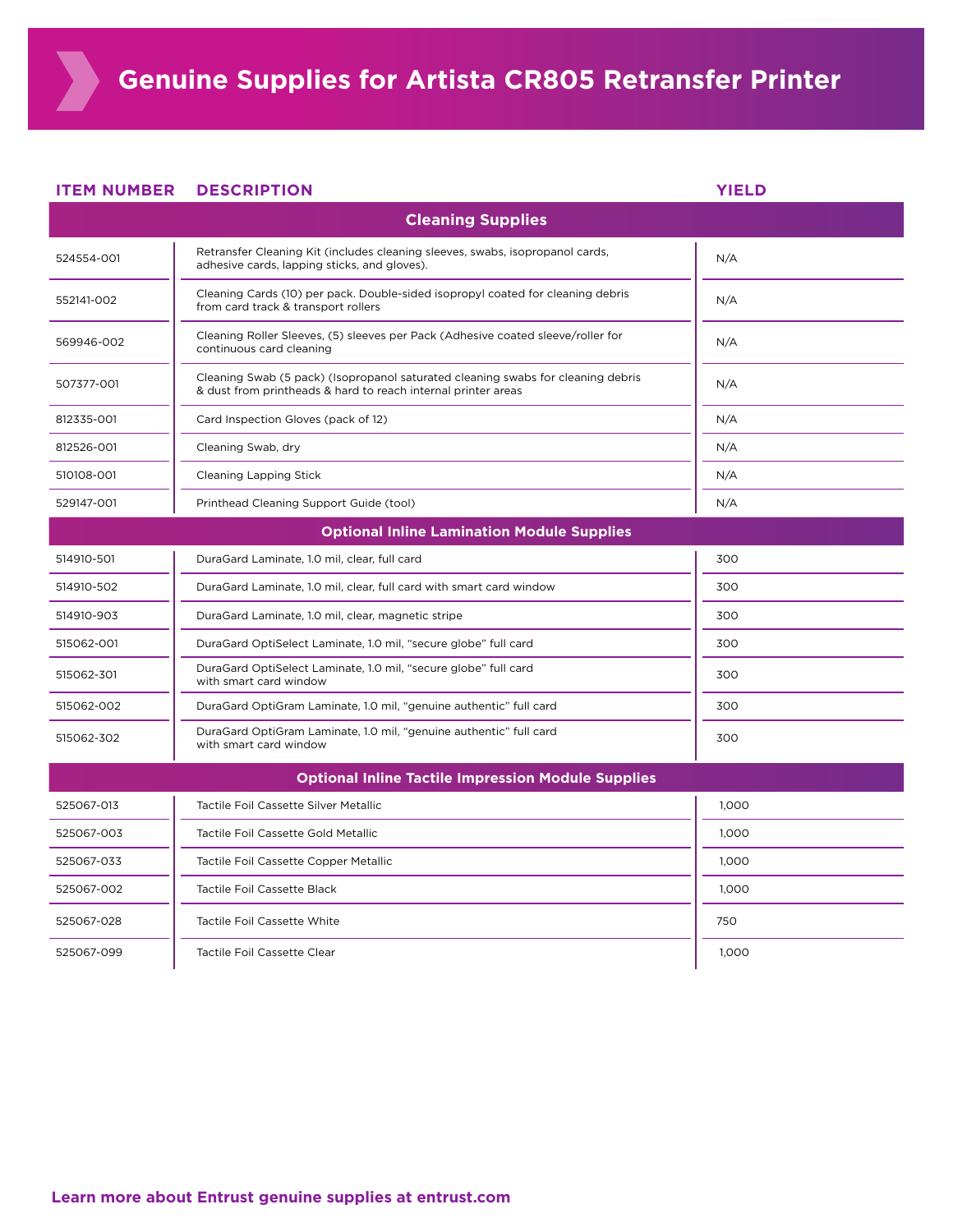| <b>USE CASES</b> | <b>DESCRIPTION</b>                                                                                                                                                                       | <b>OPTIMAL USE DETAIL</b>                                                                        |
|------------------|------------------------------------------------------------------------------------------------------------------------------------------------------------------------------------------|--------------------------------------------------------------------------------------------------|
| <b>CMYK</b>      | Full color on one side of card, black panel for text and bar codes                                                                                                                       | Single side - Full color and black text<br>Dual side - Full color and black text both sides      |
| CMYK-K           | Full color on one side, black panel for text and bar codes -<br>(card flip), black panel for text and bar codes - or full color<br>on front and back                                     | Dual side - Full color and black text on front.<br>black text on back                            |
| CMYKP-KPi        | Full color on one side, black panel for text and bar codes -<br>(card flip), black panel for text and bar codes, Inhibitor panel<br>to mask out signature panels and/or magnetic stripes | Dual side - Full color and black text on front.<br>black text on back with magnetic stripe cards |
| FCMYP-KP         | Full color on one side, ultraviolet panel for UV images and text -<br>(card flip), black panel for text and bar codes - or full color on<br>front and back                               | Dual side - Full color and Ultraviolet security<br>printing on front, black text on back         |

#### C - Cyan M = Magenta Y = Yellow K = Black P = Primer F = UV fluorescent I = Inhibitor

Inhibitor panel is used for mag stripe or signature panels.

\*Primerless color ribbons and retransfer film available exclusively for the access control and government markets. Requires Firmware R4.10.2-13 (or higher). Unique formulation requires primerless color ribbons to be used in conjunction with retransfer film formulated for primerless ribbons. (513107-xxx color ribbons to be used with 513157-xxx retransfer film.) For use with PVC cards. Use with polycarbonate (PC) cards not recommended and requires testing.

\*\*Color ribbons with a primer panel to be used in conjunction with retransfer film formulated for color ribbons with primer panel. (513382-xxx color ribbons to be used with 513402-xxx retransfer film.)

Ensuring the right fit when it comes to card life expectations is critical. The Artista CR805 has simple solutions to easily increase card durability for your programs and stand up to life's demands.

- Standalone printers can extend card durability simply by applying a second layer of the retransfer film during printing application
- Printers with the inline lamination module include optimal card durability application capabilities utilizing lamination supplies

With Entrust solutions and our industry expertise on your side, you can print quality, vibrant, lasting cards.